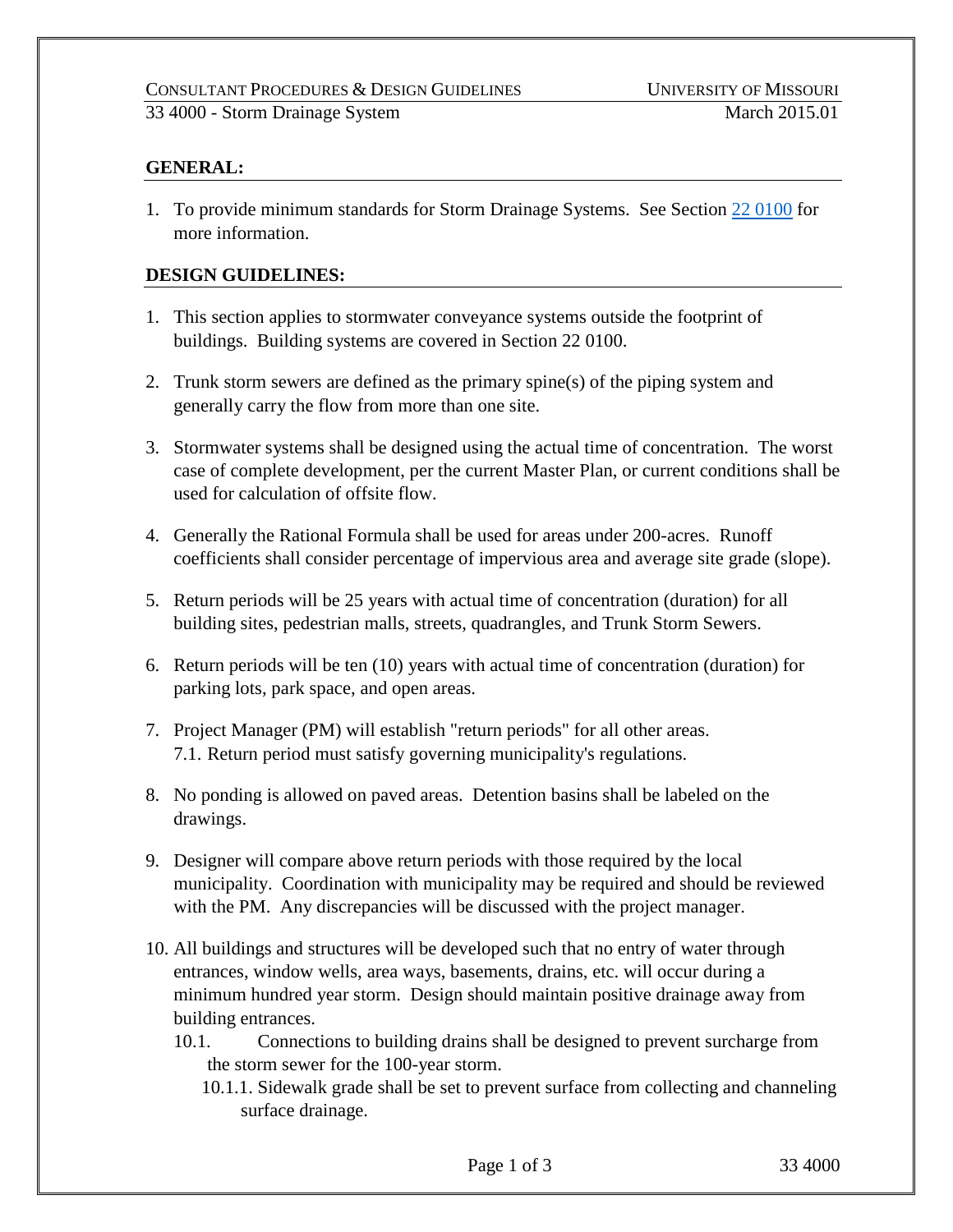#### CONSULTANT PROCEDURES & DESIGN GUIDELINES UNIVERSITY OF MISSOURI 33 4000 - Storm Drainage System March 2015.01

- 11. Particular attention will be paid to bicycle and wheelchair safety in the design of storm drainage systems. Grate bars will be placed perpendicular to direction of traffic flow. Grates in pedestrian areas should be sized to avoid catching heels of shoes.
- 12. At MU, a modified version of the City of Columbia standard curb inlet is used for all work not in the public right-of-way.
- 13. At MU only, storm drains, except small area drains, shall be reinforced concrete pipe (RCP) conforming to ASTM C76 or AASHTO M170, Class 3 minimum, and 12" or larger.
- 14. At MU only, piping for small area drains in courtyards, small yard areas, and building area ways may be 8" or larger.
- 15. At MU only, storm drains less than 36" in diameter shall run on a straight line and grade between structures. Horizontal and vertical bends are permitted in 8" and 10" lines provided a cleanout is included. The deflection should utilize a wye with the cleanout as an upstream extension of the downstream line's alignment.
- 16. Consultants shall use the Missouri Department of Natural Resources document "Protecting Water Quality – A field guide to erosion, sediment and storm water best management practices for development sites in Missouri and Kansas" and the EPA guidance "Storm Water Management for Construction Activities" as Best Management Practice guidelines for the preparation of site plans and construction details relative to erosion control on construction sites.
- 17. The state of Missouri HB 1867 is effective January 1, 2015 and requires tracer wire for all new or fully replaced sewer installations in public right of way. New provisions for sewer installations on University of Missouri projects shall require tracer wire installed for all new or fully replaced sewer pipe regardless of whether it is in public right of way.

# **SPECIFICATION REQUIREMENTS:**

- 1. Storm sewer pipe shall be reinforced concrete pipe conforming to ASTM C76 or AASHTO M170, Class 3 minimum, and asbestos-free.
	- 1.1. Joints shall be flexible rubber gasket conforming to ASTM C443 or ASTM C361.
	- 1.2. The minimum pipe size for storm drains is 12".
- 2. Area drain piping shall be 8" or larger. Pipe shall be:
	- 2.1. Ductile iron conforming to ASTM A746 with cement lining conforming to ANSI/AWWA C104/A21.4, and asphaltic coating on the interior and exterior conforming to ANSI/AWWA C110/A21.10, and asbestos-free.
	- 2.2. Polyvinyl chloride (PVC) conforming to ASTM D2241, PVC 1120, DR 21, PR 200 (SDR-21).